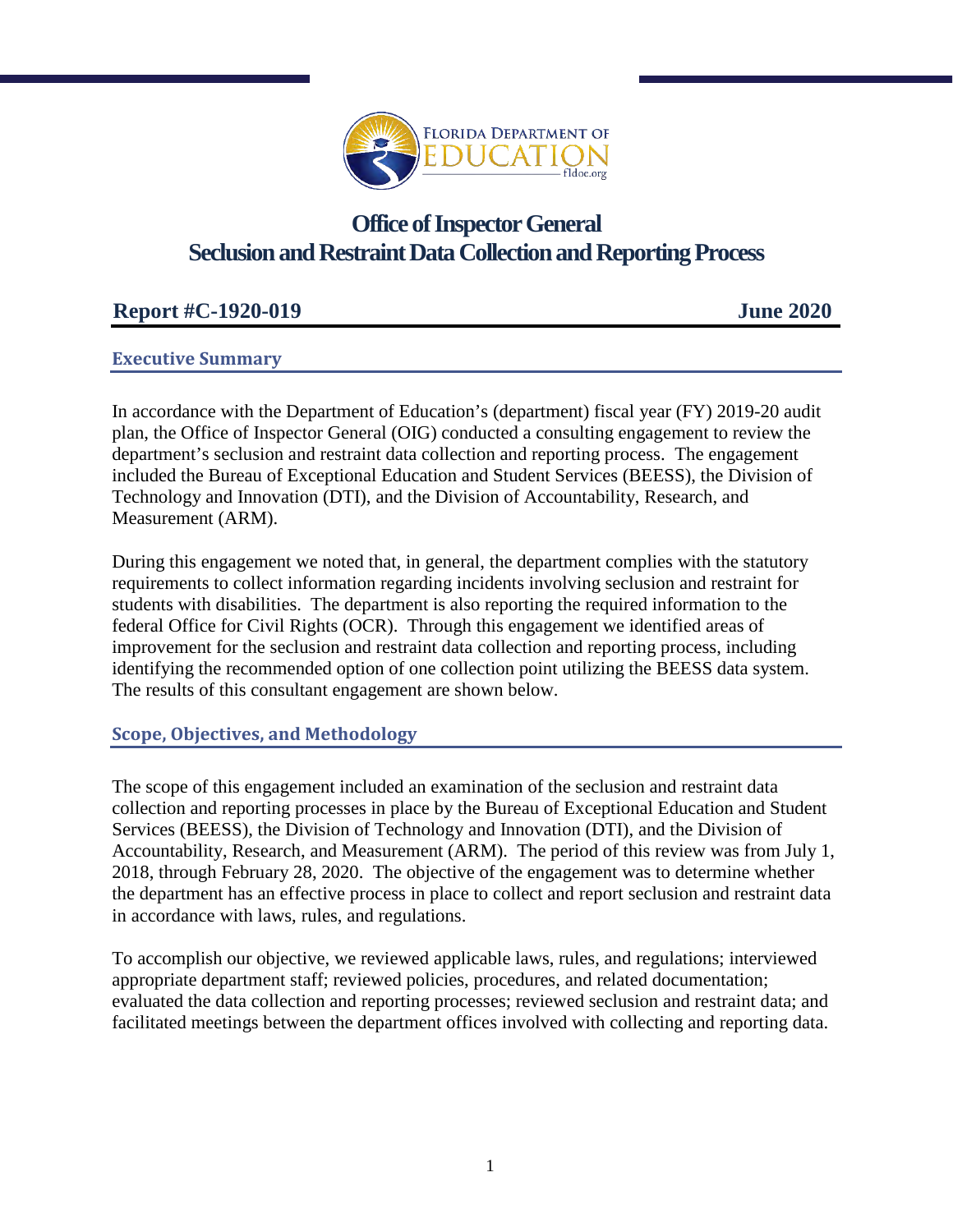#### **Background**

 $\overline{a}$ 

Since 1968, the United States Department of Education (USED) has conducted the Civil Rights Data Collection (CRDC) process to collect data on key education and civil rights issues in our nation's public schools. The CRDC collects a variety of information, including student enrollment and educational programs and services. The USED Office for Civil Rights (OCR) revised the CRDC beginning with school year 2009-2010 to require the reporting of the total number of students subjected to restraint or seclusion disaggregated by race/ethnicity, sex, limited English proficiency status, and disability, and to collect the total number of times that restraint or seclusion occurred.<sup>[1](#page-1-0)</sup> The OCR requires reporting of the seclusion and restraint data every two years. The department has opted to collect the information and submit the data to OCR on behalf of the school districts.

Seclusion and restraint is a specific behavioral management strategy used to prevent and deescalate behaviors that provide an imminent risk of serious injury or death to the student or others. The USED CRDC defines physical restraint, mechanical restraint, and seclusion as follows:

"Physical Restraint - A personal restriction that immobilizes or reduces the ability of a student to move his or her torso, arms, legs, or head freely. The term physical restraint does not include a physical escort. Physical escort means a temporary touching or holding of the hand, wrist, arm, shoulder, or back for the purpose of inducing a student who is acting out to walk to a safe location.

Mechanical Restraint - Use of any device or equipment to restrict a student's freedom of movement. This term does not include devices implemented by trained school personnel, or utilized by a student, that have been prescribed by an appropriate medical or related services professional and are used for specific and approved purposes for which such devices were designed, such as:

- Adaptive devices or mechanical supports used to achieve proper body position, balance, or alignment to allow greater freedom of mobility than would be possible without the use of such devices or mechanical supports;
- Vehicle safety restraints when used as intended during the transport of a student in a moving vehicle;
- Restraints for medical immobilization; or
- Orthopedically prescribed devices that permit a student to participate in activities without risk of harm.

Seclusion - The involuntary confinement of a student alone in a room or area from which the student is physically prevented from leaving. It does not include timeout, which is a behavior management technique that is part of an approved program, involves the monitored separation of the student in a non-locked setting, and is implemented for the purpose of calming the student."

<span id="page-1-0"></span> $1$  U.S Department of Education Restraint and Seclusion: Resource Document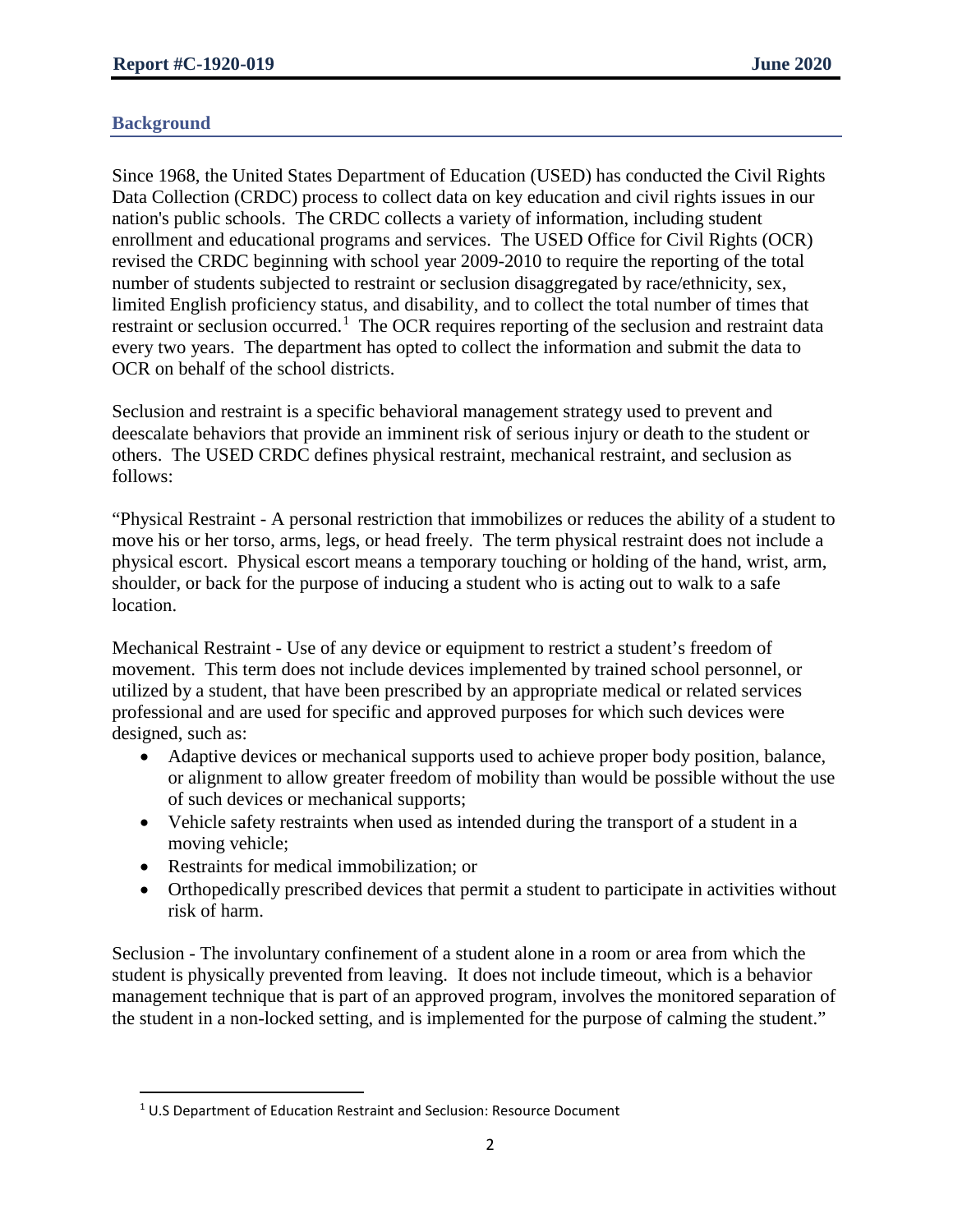Section 1003.375, Florida Statutes (F.S), establishes documentation, reporting, and monitoring requirements for the use of seclusion and restraint on students with disabilities. Per 1003.375, F.S, (2)(c), "The department shall maintain aggregate data of incidents of manual or physical restraining and seclusion and disaggregate the data for analysis by county, school, student exceptionality, and other variables, including the type and method of restraint or seclusion used. This information shall be updated monthly."

For students with disabilities, Section 1003.375, F.S, requires schools to prepare incident reports within 24 hours after a student is released from seclusion or restraint. The school must also provide a complete incident report to the parent or guardian in writing, by mail, within three school days after a student was manually or physically restrained or secluded. The statutes further require documentation to be provided to the school principal, the district director of Exceptional Student Education (ESE), and the bureau chief of the Bureau of Exceptional Education and Student Services (BEESS) electronically each month that the school is in session. The schools should obtain, and keep in its records, the parent's or guardian's signed acknowledgment that he or she was notified of his or her child's restraint or seclusion and that he or she received a copy of the incident report.

The department collects and monitors data regarding seclusion and restraint for students with disabilities through the BEESS data system. Additionally, incidents of seclusion and restraint for all students (general education and students with disabilities) is reported through the department's Automated Student Information System (SIS) during surveys 2, 3, and 5. The schools report the incidents using a Discipline/Resultant Action Code. SIS data is typically entered by school staff into the district's data information system and then submitted to the state by the school district. The department reports the data submitted by the districts through SIS to OCR every two years. The next OCR report will be derived from the 2019-2020 Survey 5 data.

Data reporting of seclusion and restraint came under scrutiny after a U.S. Government Accountability Office's (GAO) review found eight large Florida county school districts that reported either zero or low numbers of seclusion or restraint incidents for the 2015-2016 school year. In response to the report, the department identified multiple seclusion and restraint collection points in the department and discovered the BEESS web-based system contained more instances of seclusion and restraint than the incidents reported through the SIS. The Florida Legislature's Office of Program Policy Analysis and Government Accountability (OPPAGA) conducted a review in February 2020 and additionally found that school districts underreported incidents of seclusion and restraint in the Student Information System (SIS), primarily due to the exclusion of students with disabilities, because districts were unaware that these students should be reported in both systems. OPPAGA further stated that, while the department has made efforts to correct these issues, barriers to reporting persist, including continued confusion regarding reporting requirements, data system issues, and a lack of targeted communication.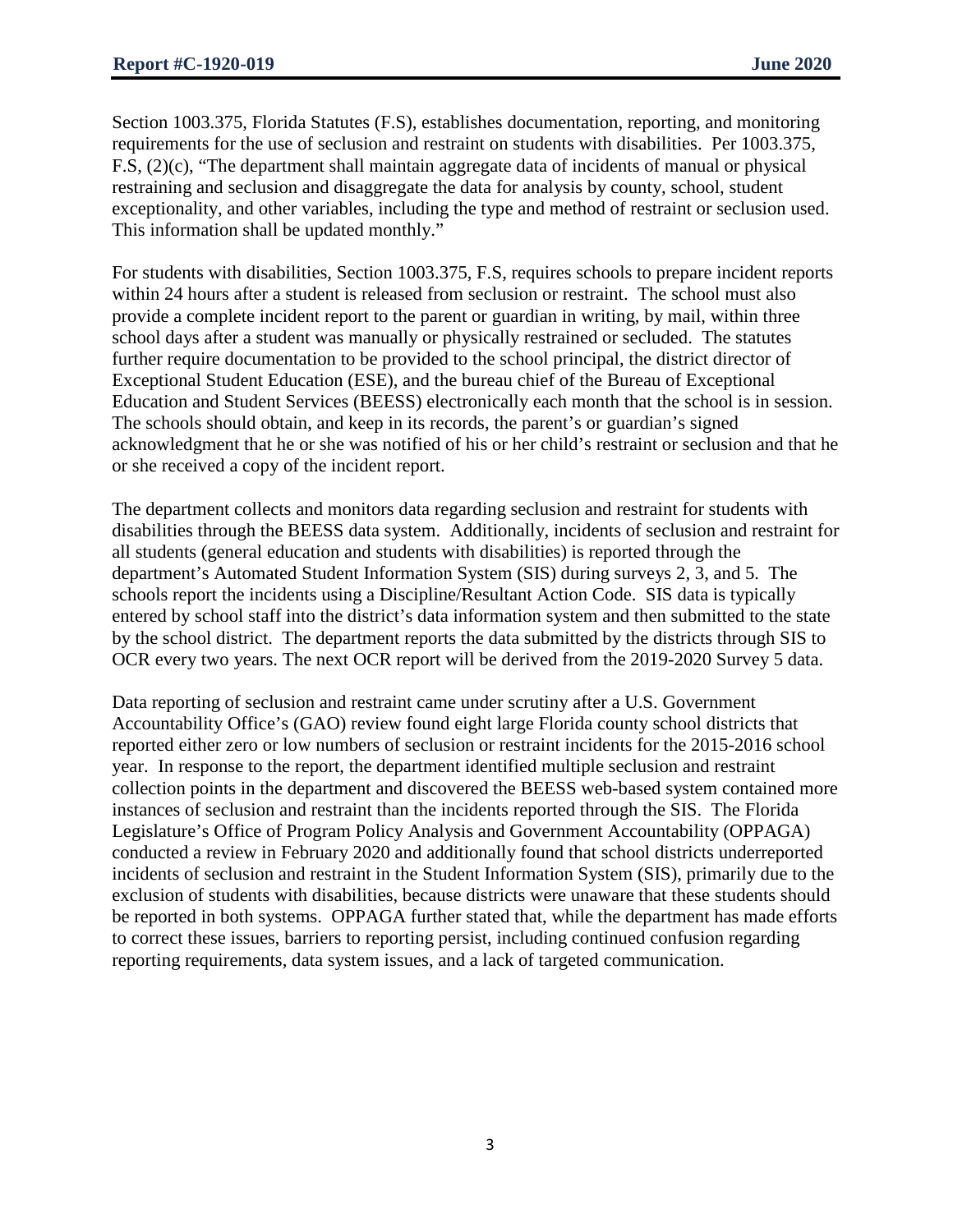#### **Consulting Results**

 $\overline{\phantom{a}}$ 

#### *Compliance with the Florida Statutes*

Section 1003.375, F.S, requires school districts to prepare incident reports within 24 hours after a student is released from seclusion or restraint. The statute provides that, for incidents occurring on a day before a school closure, the incident report must be completed by the end of the school day on the day the school reopens. The statute further requires the school to provide the parent or guardian with the completed incident report in writing by mail within three school days after a student was manually or physically secluded or restrained.

We reviewed seclusion and restraint incident data for a sample of seven school districts for fiscal years (FY) 2018-2019 and 2019-2020. During FY 2018-2019, six of the seven districts reported incidents in the BEESS system. We determined five of the six school districts produced final incident reports in the BEESS system within three business days at least 95 percent of the time. During FY 2019-2020, all seven sampled districts reported incidents in the BEESS system. We determined six of the seven school districts produced final incident reports in the BEESS system within three business days at or over 90 percent of the time.<sup>[2](#page-3-0)</sup> In contrast, one district completed final reports within the required three days only 83% of the time for FY 2018-2019 and only 80% of the time for FY 2019-2020.

Per BEESS staff, the final report date in the BEESS system may not accurately reflect the date the notification was sent to the parents or guardians. ESE school staff can send a report to a parent or guardian for signatures without finalizing the report in the BEESS system. On occasion, the final report date reflected in the BEESS system may be later than the date the report was actually sent to the parents. This leads to the inability to conclusively determine the date the final report is sent to the parents utilizing the BEESS system. Therefore, the system does not currently have the capability to demonstrate that the districts met the incident date requirements. We observed that the BEESS system did not have a data field for the date the parents were notified of the incident, nor the date the final report was distributed. Including these fields in the system would assist BEESS in determining compliance with the statutory requirements and allow staff to identify districts who may need technical assistance.

As a result of the analysis, we recommended BEESS conduct a review of the identified district regarding timely reporting of seclusion and restraint incidents and the forwarding of required reports to parents and guardians. During the engagement, BEESS staff conducted a review of the district and found that the identified district had inconsistent documentation available to demonstrate compliance with the timelines. BEESS provided technical assistance and identified required action to be included in the May 2020 on-site report.

<span id="page-3-0"></span> $<sup>2</sup>$  The auditor used business days to calculate the percentage in compliance. The statute requires the district to</sup> provide the final report within three *school* days of the incident.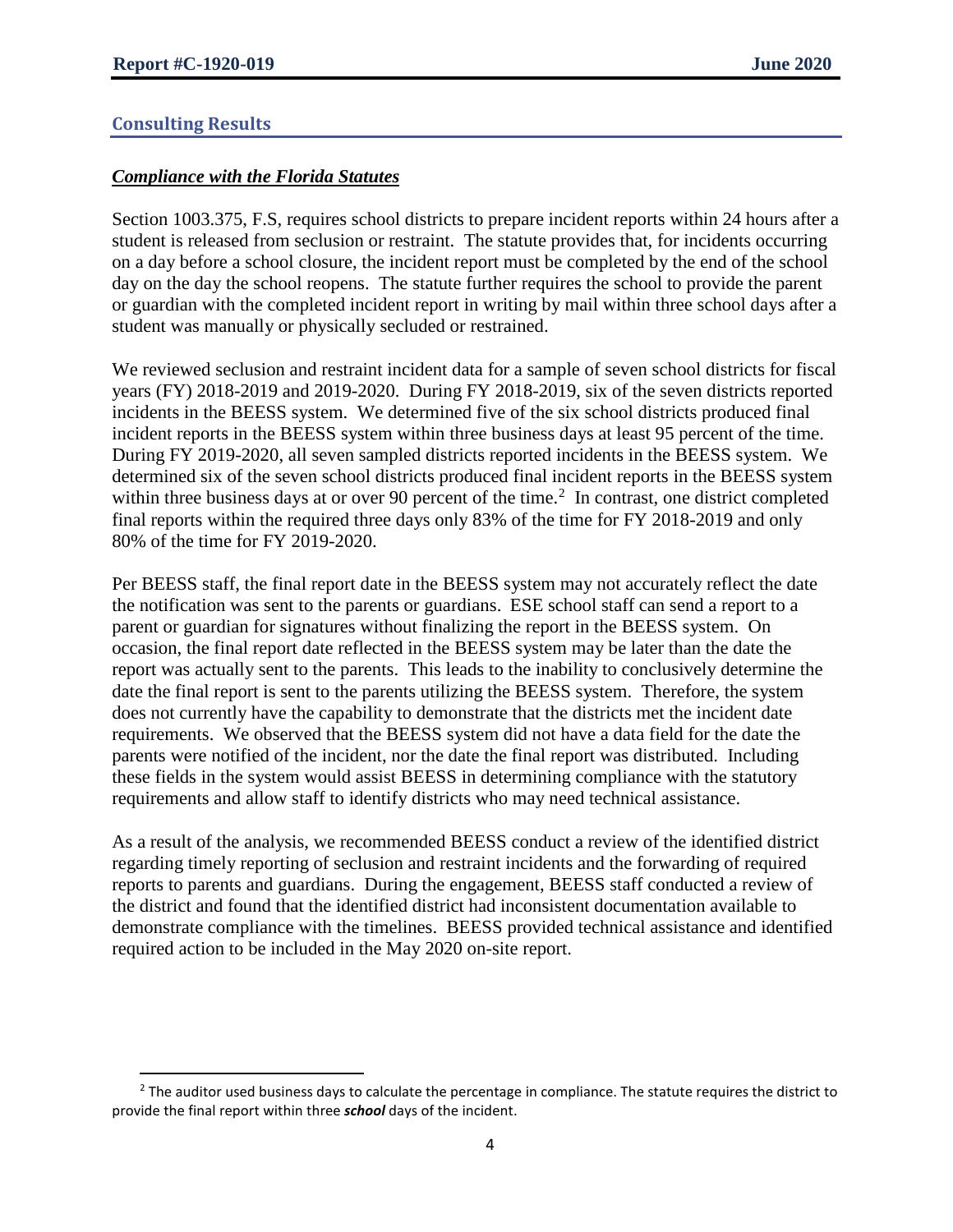#### **Recommendation**

We recommend that BEESS add a data field in the BEESS data system to record the date districts prepare incident reports and the date the final reports are sent to parents or guardians. We additionally recommend BEESS periodically review the data to identify areas of possible noncompliance and identify districts who many need technical assistance or additional monitoring.

#### *Collection of Seclusion and Restraint Data - Current*

Seclusion and restraint data is collected via the SIS system for all students (general population and students with disabilities) and the BEESS data system for students with disabilities. As a result of the GAO report, BEESS staff initiated a reconciliation process between the two systems for the collected seclusion and restraint data. To initiate the reconciliation process, BEESS staff request the files with preliminary numbers from the department's Office of Education and Information Services (EIS).

Upon completion of the reconciliation, BEESS staff send an email to district ESE Directors regarding the comparison of the survey data reported in the SIS system and the data reported in the BEESS system. The EIS office also forwards the email to the district Management Information Systems (MIS) Directors regarding the discrepancies. BEESS repeats this process several times throughout the survey window. BEESS completes the reconciliation process for surveys 3 and 5. Only end of year data, which is finalized during survey 5, is used for the OCR data collection. The department reports the seclusion and restraint data to OCR every two years as required. The department has opted to collect the information and submit the data to OCR on behalf of the school districts.

The reconciliation analysis conducted by BEESS staff in September 2019 for preliminary survey 5 data illustrated that the BEESS system included 10 more student counts for mechanical restraint than in SIS; 2,038 more student counts for physical restraint than in SIS; and 74 more student counts for instances of seclusion than in SIS. In contrast, the final Survey 5 data reconciliation identified the BEESS system included 18 more student counts for mechanical restraint than in SIS; 775 more student counts for physical restraint than in SIS; and 55 more student counts for instances of seclusion than in SIS.

We additionally reviewed the discrepancies by districts and identified improvements in the counts between the SIS and BEESS systems. For example, a subsequent reconciliation between Survey 5 SIS data and the BEESS data illustrated the following improvements:

- Eleven of seventeen (65%) districts with higher student counts in BEESS than in SIS identified in the first reconciliation of mechanical restraints adjusted their data.
- Forty-two of the forty-seven (89%) districts with higher student counts in BEESS than in SIS identified in the first reconciliation of physical restraints adjusted their data which led to a decrease in the discrepancy count between the systems.
- Twelve of fifteen (80%) districts with higher student counts in BEESS than in SIS in the first reconciliation of seclusion incidents adjusted their data.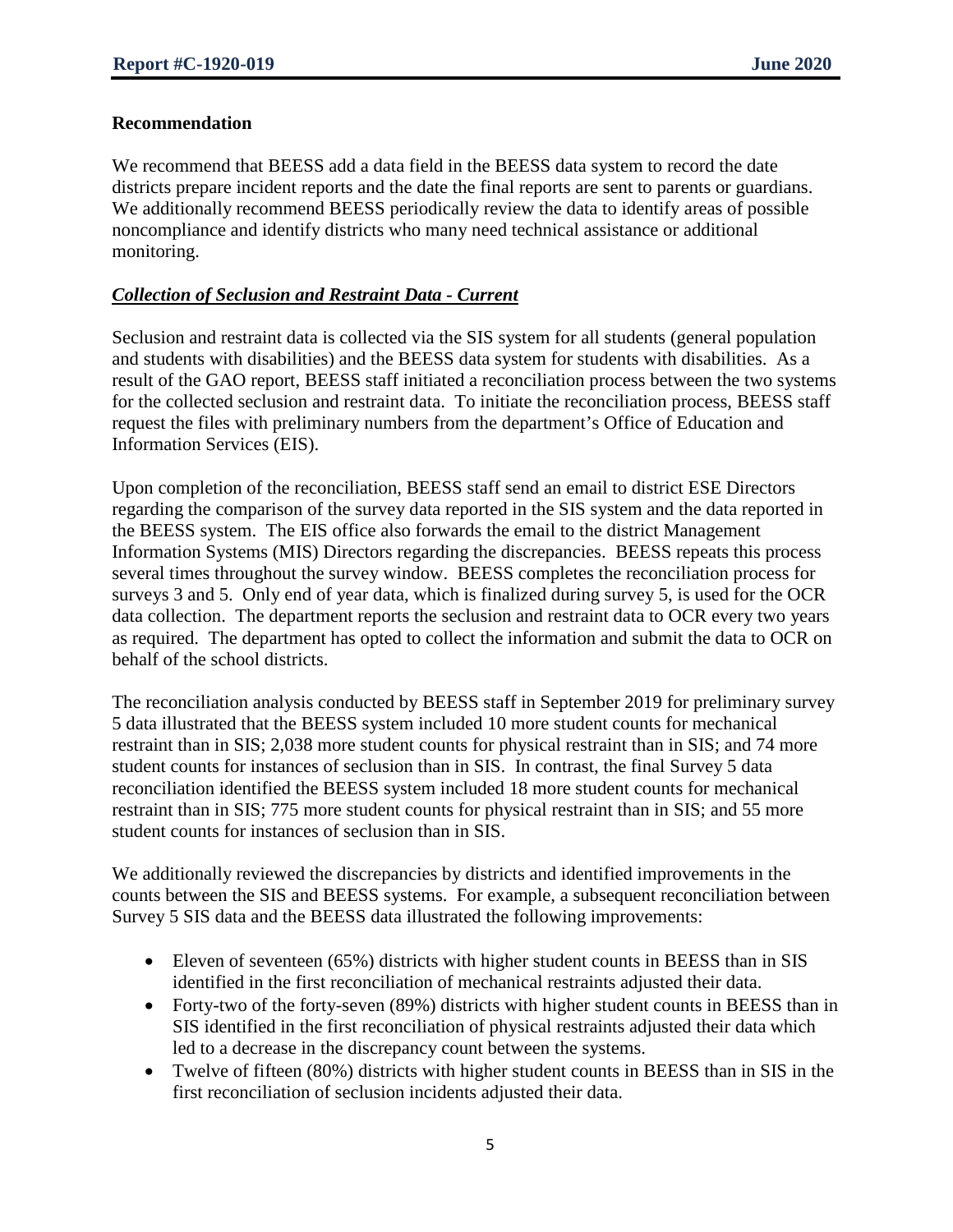While discrepancies in student counts still exist, analysis of the BEESS reconciliation process demonstrated that the reconciliation is leading to improvement in incident counts and fewer discrepancies between the number of reported seclusion and restraint incidences in the BEESS system and SIS. However, further improvement in reporting incidents could be achieved through one collection point for seclusion and restraint data.

#### *Collection of Seclusion and Restraint Data – Recommended Options*

We reviewed the reconciliation process and facilitated discussions among the affected offices to provide options for the future collection and reporting of seclusion and restraint data. We identified three options which are detailed below.

#### *Option 1: Continue reconciliation of SIS and BEESS seclusion and restraint data*

Under this option, the reporting structure would remain the same as the current process. The department would continue to collect and monitor data regarding seclusion and restraint for students with disabilities through the BEESS data system. Incidents of restraint and seclusion for all students, general education and students with disabilities, would continue to be reported through the department's Automated Student Information System (SIS) during surveys 2, 3, and 5. BEESS staff would continue to conduct reconciliations of the data in the systems and alert the appropriate parties to the identified discrepancies. ARM would continue to provide seclusion and restraint data to OCR biannually using the SIS data.

For BEESS to enhance the effectiveness of their data collection and increase the efficiency of the reconciliation process, the following system issues would need to be addressed:

- 1. There are data quality concerns due to student duplications in the BEESS system. Districts may be unable to match their student count in SIS to the count in the BEESS system due to student duplications in the BEESS system. The BEESS system does not utilize the student's Florida Education Identifier (FLEID). The BEESS program office would additionally benefit from the ability to match on an identifier from SIS data. Per DTI staff, establishing use of the FLEID is a top priority.
	- o Example: The error occurs when the school or district staff member (user) creates a record using a student name such as "Johnny" on one record and enters "John" on the next incident record involving the same student. Even though both records have the same birthdate, last name, and a similar first name, the system counts that records as two unique students.
- 2. School district staff entering the data do not have the ability to edit or correct errors in the BEESS system after the report is finalized.
- 3. Currently only BEESS staff have the ability to delete records in the BEESS system. Further, the BEESS system does not include a history log to archive a deleted record, which user deleted the record, or when the record was deleted.
- 4. The BEESS system lacks data fields to record the dates districts prepare incident reports and the dates the final reports are sent to parents or guardians.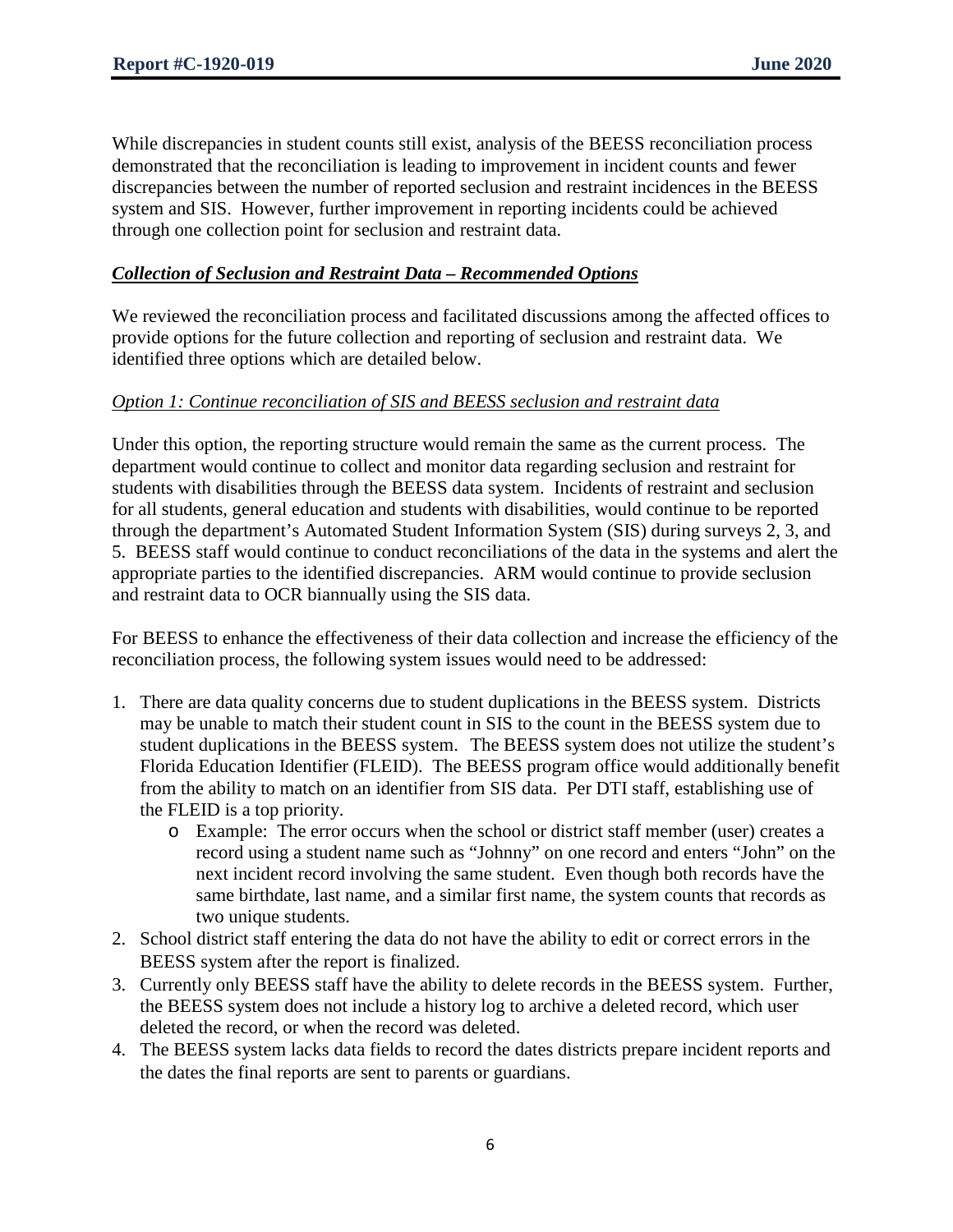- 5. While the districts have the ability to export incident reports and BEESS provides aggregated quarterly reports, the incident reports are not user friendly and are not sufficient for the district's review and BEESS monitoring.
- 6. The BEESS system does not include automated alerts to inform district or school administrators that a new incident record has been created so they can review the record before it is finalized.
	- o Other automated alerts that would assist with monitoring information in the system include alerts for:
		- o Incomplete or delayed incident reports.
		- o Excess duration for incidents of seclusion and restraint.
		- o Multiple incidents for a particular student in a short period of time.
		- o Peak incidents for districts that would indicate above average reporting
		- o Excessive mechanical restraints.
		- o Incidents for specific eligibility types or 504 eligible students who may need to be evaluated under IDEA.
		- o Districts that have a policy which prohibit the use of seclusion but report an incident of seclusion.

Per BEESS staff, automating the alerts would require individualized and sophisticated programming.

Overall, the districts are ultimately responsible for the correction of discrepancies identified by BEESS when conducting the reconciliations. For OCR reporting, ARM reports data collected from the SIS. Therefore, if the districts do not correct the deficiencies, the department could potentially report incorrect information to OCR and have conflicting information in the BEESS system and SIS.

In this option, the department could also consider addressing some of the underlying problems related to the collection of seclusion and restraint data in the student surveys. This includes the identification of seclusion and restraint as a discipline/resultant action. Per the OPPAGGA review, prior to 2019-2020, while incidents of restraint and seclusion for students with disabilities were typically reported in the BEESS data system, those incidents were often not reported in the SIS. Through interviews, they identified the confusion caused by including the reporting of restraint and seclusion incidents in a table defined as "Discipline/Resultant Action", when restraint or seclusion should never be used as a discipline, as a primary issue which contributed to the data reporting errors. DTI could consider entering into a discussion with districts regarding adding a separate seclusion and restraint reporting screen, which would not be tied to a disciplinary referral. The system could pull information from various screens (FLEID, English Language Learners, and ESE) to populate the system which would additionally alleviate human data entry errors. BEESS could also consider conducting the reconciliations on incident counts and student counts, due to the identification of duplicative students in the BEESS database.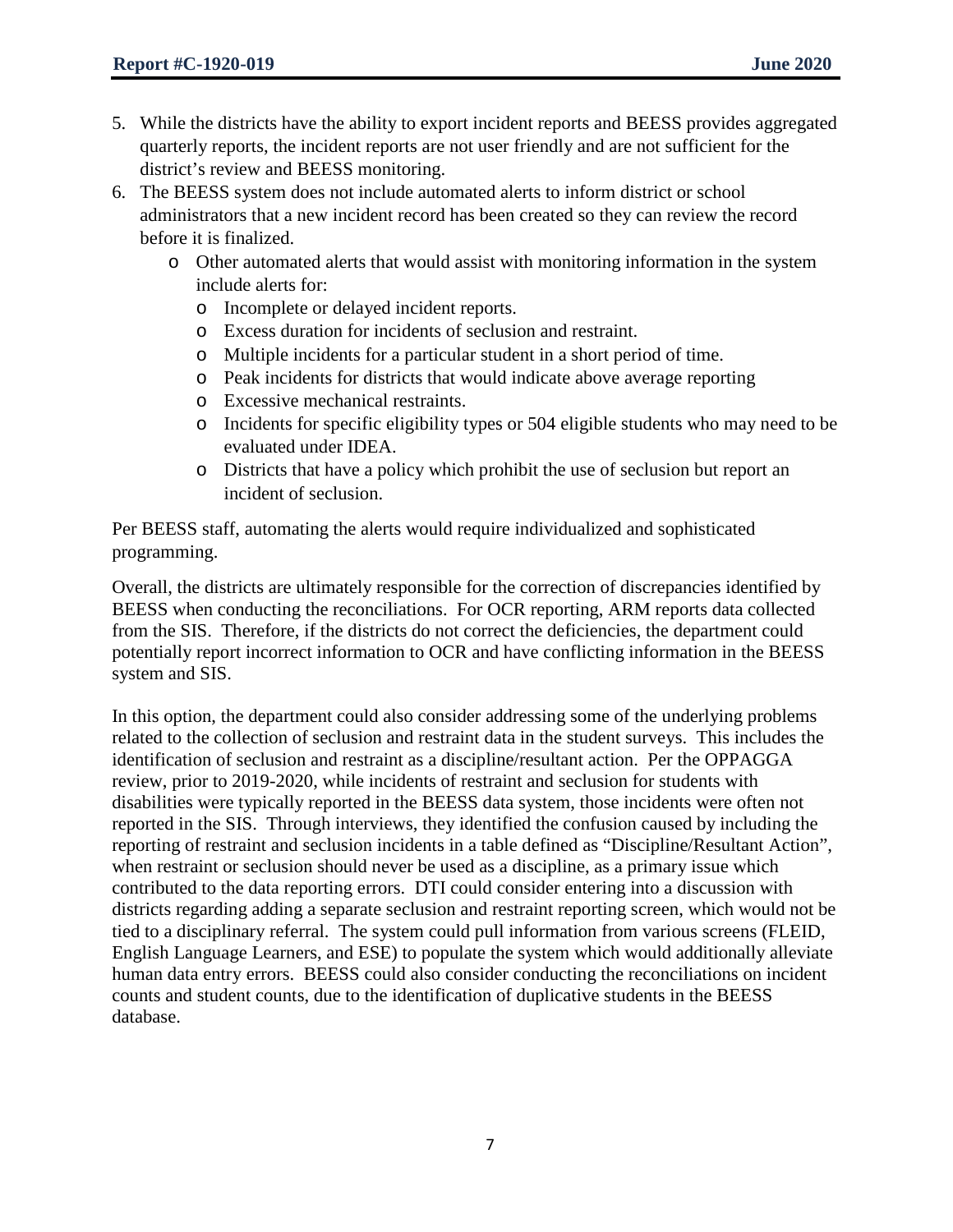#### *Option 2: One Collection Data Point using the BEESS System*

Option 2 would create one collection point for seclusion and restraint data using the current BEESS system. Collecting the data in one system would alleviate two key district concerns related to reporting incidents in two different systems and reporting incidents of seclusion and restraint as discipline results. This option would require an Application Development Request (ADR) for a system enhancement through DTI. The program office would need to submit a proposal of the needed enhancements in order to receive an estimate of the cost to design and implement the enhancements and the length of the time needed to make the enhancements. The department could request the cost of all fixes at a granular level and then choose which options are necessary and cost effective. DTI staff estimated the ADR process would take approximately 15 to 20 hours and the labor costs would range from \$70 to \$90 dollars an hour, or approximately \$1,800. BEESS and ARM staff would need to provide the business requirements and needed enhancements to a developer.

To report the required information to OCR, the following data collection fields should be included in the BEESS system:

- o Racial ethnic characteristics;
- o Gender;
- o Whether the student is an English Language Learner;
- o An identifier for non-ESE and ESE students;
- o An identifier for Section 504 students in districts; and
- o The ability to identify specific students and incidents.

The BEESS system collects numerous fields of information that are not required for OCR reporting, including duration, crisis management method used, narratives that describe events before and after the incident, and reports of injuries to staff. All of these fields would not need to be completed for non-ESE student incidents. Therefore, the BEESS system would need modification to facilitate the disparate reporting requirements for ESE and non-ESE students. For example, the first screen in the BEESS system could capture whether the student has a disability or is 504 eligible, then if not, the system could bypass all unnecessary reporting fields.

Per BEESS management, the system needs staff support from DTI. BEESS staff requested that ARM and DTI staff be involved in the design and implementation of any new systems or processes. DTI and BEESS staff expressed concern over the confidential nature of the information included in the BEESS data system related to students with disabilities. The BEESS system includes incident details, the staff involved, and specific behaviors. All users may not need access to this information. The department could elect to enhance the application's security and ensure access is based on user requirements, ensuring that school ESE staff can view ESE student data and school district MIS users can only view non-ESE student information.

The department may also opt to import the student demographic database table into the BEESS system or create a link between the student demographic table and the BEESS system. This would allow the schools to populate a student's FLEID and the other demographic information related to the student involved in the incident would automatically import from the student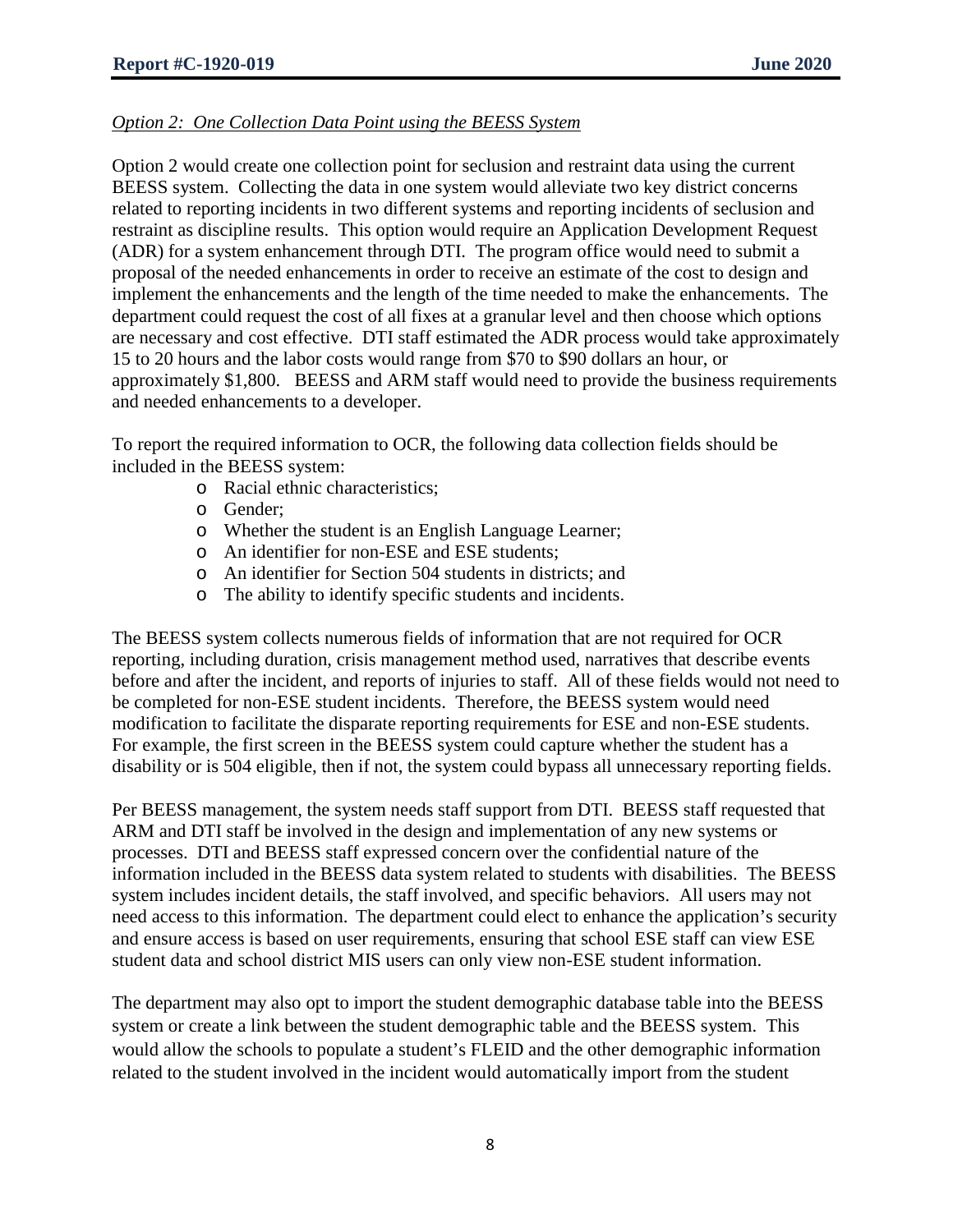demographic table. This would alleviate the human data entry errors identified in Option 1. Data quality and quality assurance reviews should also be conducted.

Per DTI staff, the movement toward one collection point for seclusion and restraint data within the BEESS system is a desired outcome. Certain ARM staff would need access to the BEESS database in order to submit the data to OCR every two years. Communication to the districts is vital for both those employees entering the data and those overseeing the review and submission of the data.

This option would allow BEESS staff to continue collecting ESE data in compliance with the Florida Statutes and will improve the accuracy of the data that ARM reports to OCR. Under this option, several issues identified with the BEESS system in Option 1 would also need to be addressed.

#### *Option 3: Customized System*

Option three would entail the department purchasing a customized system or developing a system in-house to collect and report all seclusion and restraint data in one location. This would likely require a Legislative Budget Request (LBR), competitive solicitation, and could require a Request for Information to identify potential solutions and costs before initiating the budget request and solicitation. The system could provide district and school users the ability to correct and edit records. It would also allow school district and BEESS users to verify the correctness of the data entered. Though this option would offer the most sophisticated method for collecting seclusion and restraint data for both ESE and non-ESE students, it would require generating an LBR. Given the financial demands now placed on the State of Florida due to the coronavirus pandemic, there is an increased risk that this option would not prove viable.

#### **Recommendation:**

We recommend that the department choose Option 2 and create one collection point for seclusion and restraint data using the current BEESS system which would include both ESE student and non-ESE student incidents. We additionally recommend the BEESS system utilize the FLEID number and import the student demographic database table into the BEESS system. This would allow the schools to populate information related to the student involved in the incident and alleviate the human data entry errors.

#### **Closing Comments**

The Office of the Inspector General would like to recognize and acknowledge the BEESS Office and staff for their assistance during the course of this engagement, as well as staff from DTI and ARM. Our fieldwork was facilitated by the cooperation and assistance extended by all personnel involved.